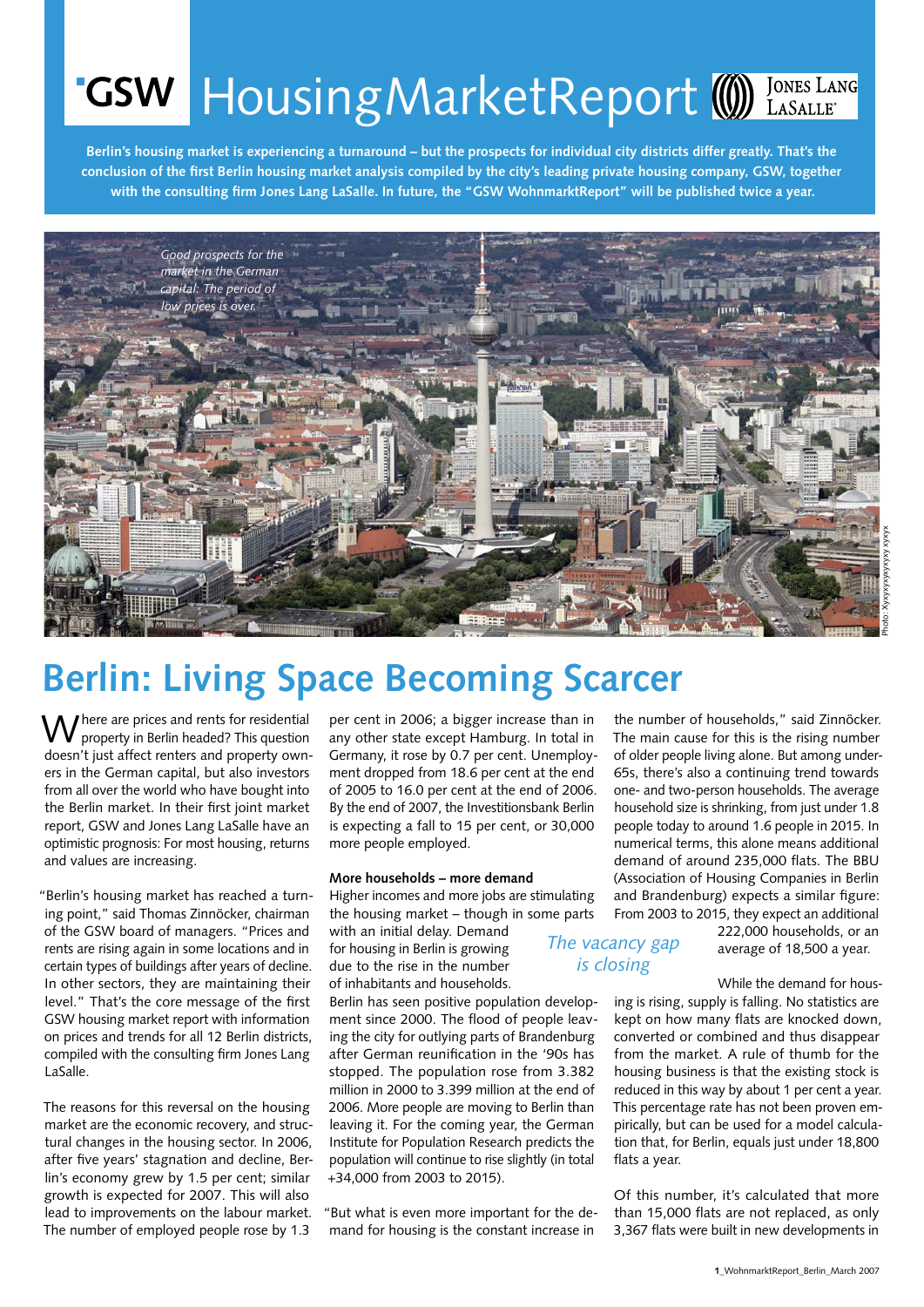## **GSW: Foremost in Berlin**

**Owning and managing around 70,000 homes, GSW is the foremost private housing company in Berlin. It was founded in 1924 and, in a privatisation move, transferred by the state of Berlin to an international consortium in 2004. Since then, the company has been meeting the challenges of the dynamically changing real estate sector.** 

**The GSW provides tenants and buyers with attractive housing in carefully developed surroundings under good conditions.** 

## **News from GSW 1,300 Flats Purchased**

**Over the last 12 months, the GSW has bought more than 1,300 flats in numerous locations in Berlin. The transactions took place in several package deals and** 

2005. From January to October 2006, building permits were granted for just 2,464 flats. No sharp rise in new developments is expected in the coming years: The government has axed nearly all subsidies and tax concessions, and rents and prices are still so low that privately financed investment in new developments is only rarely worthwhile.

**encompass a total of 89,000 square metres of rental space. The investment volume of the transactions came to over 50 million euros. The most recent purchase in December 2006 was a portfolio of 333 flats and 21,000 square metres of rental space in Friedenau, Steglitz, Mariendorf, Tempelhof, Kreuzberg, Spandau, Tiergarten and Wedding. The net rent excluding service costs from the flats, which mainly date from the 1950s, is 4.42 euros per square metre per month, while the occupancy rate is around 88 per cent.** 

**"All the property purchases from the last 12 months show potential for a growth in value," said Thomas Zinnöcker, chairman of the managing board at GSW. "We will make use of this potential in the coming months by investing in these assets and improving the occupancy situation."** 

**During the current business year, he is also planning to make additional purchases for GSW's own portfolio.** 

#### **Drop in vacancies**

Based on the net decrease in housing and the simultaneous growth in the number of households, the head of GSW, Thomas Zinnöcker, concludes that "the gap between supply and demand is closing." Taking into account the assumptions in the model calculation, then the yearly reduction in housing stock of around

15,000 flats plus the simultaneous average increase of 18,500 "demand relevant" households a year means that, each year, an additional 33,500 flats are required.

Even though this figure has not been verified empirically, a marked decrease in the currently high level of housing vacancies in Berlin can still be expected. According to an analysis by the Berlin Senate for Urban Development, in 2005, around 152,000 flats stood empty. The model calculation assumes that more than one fifth of these will be absorbed every year.

In practice, however, these vacancies are unlikely to be absorbed within this time period. Flats are always vacant due to renovations, or because the prices and rents demanded are too high. Due to the scarcity and expense of living space, it can be that more than one household live together in one flat. And last but not least, it's expected that the building of new flats will pick up in the long term.

However, price increases are to be expected in many segments of the Berlin housing market in the years to come. Up until now, rent levels for housing and purchase prices for owner-occupied flats in Berlin have been well below those of other big metropolises. This is particularly true of mid-range and basic quality housing. According to the 2007 Plötz German property guide, out of the 10

| <b>Berlin Barometer</b>                                                                                                                                                     | District                   | Residents | Number of flats |
|-----------------------------------------------------------------------------------------------------------------------------------------------------------------------------|----------------------------|-----------|-----------------|
|                                                                                                                                                                             | Charlottenburg-Wilmersdorf | 315,204   | 190,286         |
| $\begin{array}{c} \hline \end{array}$<br>8<br>9 ا<br>$\overline{5}$<br> 3 <br>$\vert 4 \vert$<br>$\vert$ 1<br>11<br>10<br>12<br>6<br>Forest/park<br>Water<br>Built-up space | Friedrichshain-Kreuzberg   | 263,388   | 145,483         |
|                                                                                                                                                                             | Lichtenberg<br>-3          | 259,514   | 141,405         |
|                                                                                                                                                                             | Marzahn-Hellersdorf        | 250,098   | 130,609         |
|                                                                                                                                                                             | 5<br>Mitte                 | 324,368   | 190,489         |
|                                                                                                                                                                             | Neukölln<br>-6             | 305,797   | 164,859         |
|                                                                                                                                                                             | Pankow                     | 355,521   | 201,537         |
|                                                                                                                                                                             | Reinickendorf<br>8         | 243,917   | 131,991         |
|                                                                                                                                                                             | $\overline{9}$<br>Spandau  | 224,659   | 117,318         |
|                                                                                                                                                                             | Steglitz-Zehlendorf<br>10  | 288,268   | 155,923         |
|                                                                                                                                                                             | Tempelhof-Schöneberg       | 332,547   | 184,996         |
|                                                                                                                                                                             | Treptow-Köpenick<br>12     | 235,607   | 126,941         |
|                                                                                                                                                                             | <b>Berlin total</b>        | 3.398.888 | 1.881.837       |

| District                   | Vacancy rate in % | Migration balance <sup>1)</sup> | Income <sup>2</sup> in euros/month |       | Unemployment rate in % |      |
|----------------------------|-------------------|---------------------------------|------------------------------------|-------|------------------------|------|
| Charlottenburg-Wilmersdorf | 4.42              | 3,057                           |                                    | 1,575 |                        | 16.2 |
| Friedrichshain-Kreuzberg   | 6.48              | 4,700                           |                                    | 1,175 |                        | 20.2 |
| Lichtenberg                | 5.22              | $-2,900$                        |                                    | 1,475 |                        | 16.7 |
| Marzahn-Hellersdorf        | 7.86              | $-12,271$                       |                                    | 1,550 |                        | 18.2 |
| Mitte                      | 8.41              | $-1,529$                        |                                    | 1,350 |                        | 22.6 |
| Neukölln                   | 5.73              | $-778$                          |                                    | 1,325 |                        | 21.4 |
| Pankow                     | 6.44              | 11,742                          |                                    | 1,450 |                        | 13.6 |
| Reinickendorf              | 3.42              | 3,561                           |                                    | 1,725 |                        | 13.7 |
| Spandau                    | 4.42              | 5,091                           |                                    | 1,550 |                        | 18.9 |
| Steglitz-Zehlendorf        | 3.62              | 5,854                           |                                    | 1,775 |                        | 10.8 |
| Tempelhof-Schöneberg       | 4.20              | $-951$                          |                                    | 1,550 |                        | 14.3 |
| Treptow-Köpenick           | 5.81              | 5,739                           |                                    | 1,625 |                        | 12.3 |
| Berlin average             | 5.55              | 21,315                          |                                    | 1,500 |                        | 16.6 |

1) Arrivals minus departures 2001 to 2004, 2) average income

Source: Statistisches Landesamt Berlin May 2006, Senat für Stadtentwicklung, Bundesagentur für Arbeit, as of: 2005 and 2007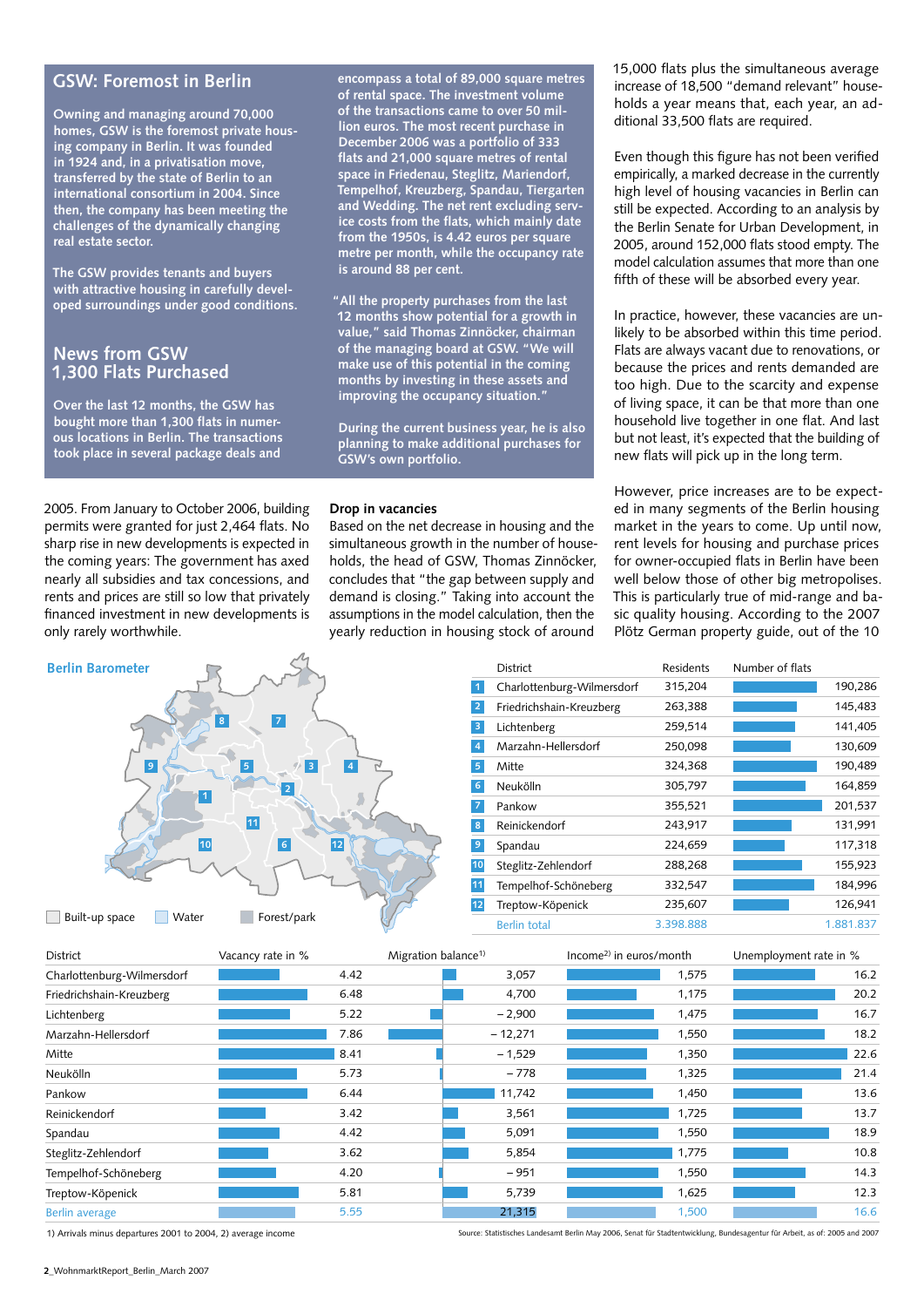largest cities, Berlin comes seventh in terms of prices for mid-range and basic owner-occupied flats; only Bremen and the Ruhr centres of Dortmund and Essen rank lower. In terms of mid-quality rented housing, Berlin is in the same position. In the lowest segment, the city comes last among Germany's 10 largest cities due to its large number of unrenovated older buildings.

On the following pages, the differentiated analysis compiled by GSW and Jones Lang LaSalle, which is based on a wide range of data sources, shows how rents and prices in Berlin's 12 districts are developing today, and how they are likely to develop in the years to come.

## **Jones Lang LaSalle: Worldwide Consultant**

**Jones Lang LaSalle (JLL) is one of the world leaders among real estate agents and consultants, offering strategic, multidisciplinary services and problem-solving for those who own, use and invest in commercial property. The company operates in more than 450 cities in over 50 countries. It provides owners and users of property, as well as investors, with comprehensive, integrated expertise in property and investment management. More than 440 employees work at JLL's German offices in Berlin, Düsseldorf, Frankfurt, Hamburg, Munich and Wiesbaden.**

**One of the fundamental aspects of JLL's business and services is a detailed knowledge of the market. The company works in co-operation with more than 150 researchers all over the world, who keep track of national and regional developments and property markets in 36 countries. With the help of extensive databases, JLL provides detailed market analyses and forecasts, as well as personalised consulting for investors, owners and users.**

## **News from Jones Lang LaSalle New Investment Record**

**With a total transaction volume of some 242 billion euros, direct investment in European real estate reached a record level in 2006. Jones Lang LaSalle reported on this development in its latest issue of the European Capital Markets Bulletin. The investment figure equals an increase of 39 per cent or 68 billion euros compared with 2005 investment levels.** 

**In particular, cross-border transactions rose sharply. With a volume of around 150 billion euros, they accounted for about two thirds of the total investment volume in 2006.**

## **Rents: Partial Rise**

 $A$ t first sight, the Berlin property market for rented housing appears pessimistic, GSW head Thomas Zinnöcker admits. In most districts, and for the whole city on average, rents are still falling. But the situation merits a closer look, says Zinnöcker. "Some districts are moving towards a rise in rents; the first ones have already got that far," he said.

According to the analysis by GSW and Jones Lang LaSalle, this development on the housing market has advanced furthest on the outskirts of the city and in middle-class districts. Spandau and Charlottenburg are out in front, followed by Treptow-Köpenick and Steglitz-Zehlendorf. At the other end of the spectrum are central and eastern districts with a high proportion of basic older buildings: Mitte, Friedrichshain-Kreuzberg, Lichtenberg and Neukölln. Mixed-structure districts on the city outskirts such as Pankow, Reinickendorf and Marzahn-Hellersdorf (lots of prefabricated concrete buildings, but also newer city villas and detached houses) come somewhere in between.

One main reason for Spandau and Treptow-Köpenick's position at the top is the constant population influx over the past few years (see table). These influxes were even higher in Steglitz-Zehlendorf and Pankow, but in these districts, they affected the home ownership market more and had less of an effect on rented housing. In districts where rents are falling, there is not such a clear-cut relationship with population changes; here, activity on the market was (and still is) mainly formed by social developments.

Nonetheless, all Berlin districts are near "six o'clock" on the property clock – the point where years of rent decreases swing round



## **Mixed Picture**

Rental price range 2006 in euros/m2/month

| <b>District</b>            | 4.0 | 5.0 | 6.0 | 7.0 | 8.0 |               | Average rent |      | <b>Trend 2007</b>        |
|----------------------------|-----|-----|-----|-----|-----|---------------|--------------|------|--------------------------|
| Charlottenburg-Wilmersdorf |     |     |     |     |     | $6.60 - 7.10$ |              | 6.85 | ⊼                        |
| Friedrichshain-Kreuzberg   |     |     |     |     |     | $5.70 - 6.00$ |              | 5.85 | $\overline{\mathcal{M}}$ |
| Lichtenberg                |     |     |     |     |     | $5.10 - 5.40$ |              | 5.25 | $\overline{\mathbf{M}}$  |
| Marzahn-Hellersdorf        |     |     |     |     |     | $4.70 - 5.70$ |              | 5.20 | $\overline{\mathbf{M}}$  |
| <b>Mitte</b>               |     |     |     |     |     | $5.00 - 6.70$ |              | 5.85 | $\overline{\mathcal{M}}$ |
| Neukölln                   |     |     |     |     |     | $4.60 - 5.50$ |              | 5.05 | $\overline{\mathcal{M}}$ |
| Pankow                     |     |     |     |     |     | $5.50 - 5.90$ |              | 5.70 | $\overline{\mathbf{M}}$  |
| Reinickendorf              |     |     |     |     |     | $5.30 - 6.50$ |              | 5.90 | $\overline{\mathbf{M}}$  |
| Spandau                    |     |     |     |     |     | $5.40 - 6.10$ |              | 5.75 | $\overline{\phantom{a}}$ |
| Steglitz-Zehlendorf        |     |     |     |     |     | $6.50 - 7.20$ |              | 6.85 | $\overline{\mathbf{M}}$  |
| Tempelhof-Schöneberg       |     |     |     |     |     | $5.70 - 6.20$ |              | 5.95 | $\overline{\mathcal{M}}$ |
| Treptow-Köpenick           |     |     |     |     |     | $5.40 - 6.10$ |              | 5.75 | $\rightarrow$            |
| <b>Berlin Average</b>      |     |     |     |     |     | $5.60 - 6.30$ |              | 5.95 | N                        |

Source: GSW, Jones Lang LaSalle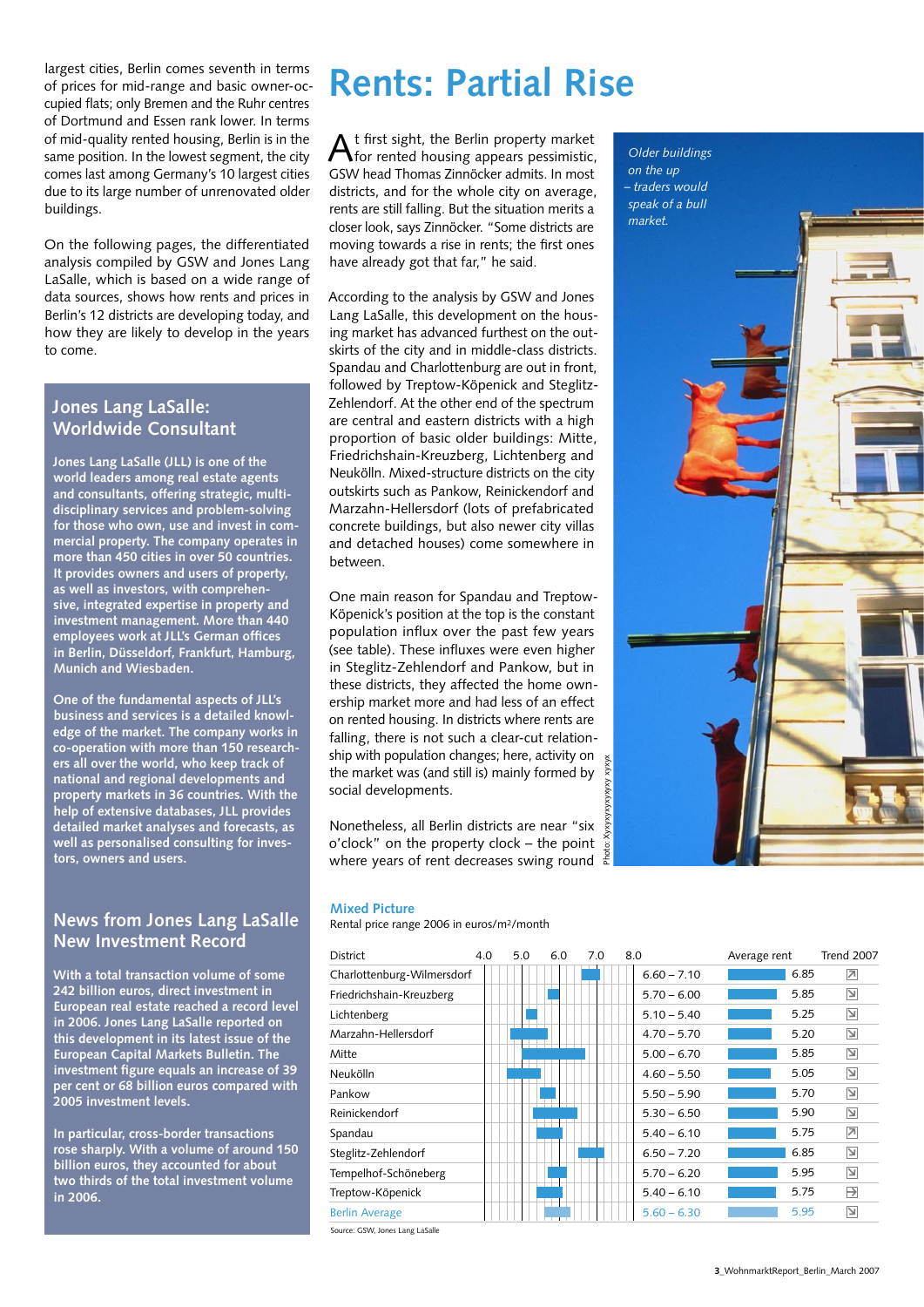### **Property Clock: Flats for Rent** 1. Quarter 2007

**This diagram shows where, according to Jones Lang LaSalle's assessment, the housing markets are positioned within their rent price cycle at the beginning of January 2007. The local markets can move around the clock in different directions and at different speeds. The clock is a convenient method of comparing the relative positions of individual city districts in their rental cycles.**



and become rent increases. In the most critical districts, this could take some time, but in top

> *Rents are gaining momentum*

districts, a momentum has set in which should bring about an upswing in rents, says Andrew Groom, head of Valuation Advisory for Jones Lang LaSalle Germany.

This coincides with the latest analysis from the BBU (Association of Housing Companies in



Berlin and Brandenburg) for the years 2003 to 2005. It doesn't differentiate trends according

> to location, rather building age. In the case of older buildings, it already detected a rise in rents for the years 2003 to 2005. This first affected large homes

in good locations near the centre; now, rent levels in older buildings are rising because of continued modernisation. Today there are still about 150,000 homes without central heating, a bathroom and/or indoor toilet.

On the other hand, the BBU diagnosed rent stagnation in the case of post-war homes, many of which are small in size and only moderately comfortable. For this segment, the German Property Association (Immobilienverband Deutschland, IVD) even detected a further drop in prices in its 2006 market analysis. As long as these homes have not been recently renovated, the rental turnaround is likely to set in later here than in other segments.

Reports on housing from the interwar years are currently all ambiguous. On the one hand, it's often valued for its good city locations, the functional layouts, and the frequently high amount of green spaces in the immediate vicinity. On the other hand, such flats still need to be modernised, and often have either small rooms or a small number of rooms (bedsits and one-bedroom flats). The rental trend depends on the conditions in each neighbourhood.

There is a recognisable connection between the current rental trend and the vacancy rate. The latter is lowest in middle-class western

*Older buildings situated near green space can be attractive – if the infrastructure is favourable*

## **A Clock for the Housing Property Market**

**The position of a property market in its development cycle can be represented on the property clock. This symbolic clock was first used by Jones Lang LaSalle to provide an overview of various markets around the world. The clock is based on the fact that property markets develop in a cyclical manner. On the heels of very high property prices follows an accelerated decline in values (oversupply, on the clock between 12:00 and 3:00) that eventually slows down as it approaches the lowest point (market correction, 3:00 - 6:00). After bottoming out, prices begin to climb again with increasing speed (market stabilisation, 6:00 - 9:00), slowing down as they approach the highest price level (expansion, 9:00 - 12:00).** 

**The cyclical development of property markets is largely explained by the slow reaction times to changes in demand. For this reason, increases in the supply of new space typically are strongest during the oversupply phase. Construction of additional space is weaker in the phase of market correction, and can in extreme cases even be negative in phases when rent prices are rising. Buildings that were planned in reaction to higher prices in the expansion phase are only finished once the market has alreadey moved on to the next phase.** 

**Real estate that is planned, or, as the case may be, deliberately not planned, during a phase of low property prices, are finished during a phase of higher demand and are not always able to meet that demand. This situation in turn leads to price increases and, as a consequence of this, renewed construction of a surplus of supply.** 

**Movements on the property clock can go forwards, but also backwards.** 

districts and highest in central neighbourhoods with a lot of unrenovated older buildings and those with prefabricated concrete buildings.

The reduction in vacancies also leads indirectly to rent rises. Landlords in the neighbourhoods which are already in high demand today should profit from this the most in the years to come. But there is also value increase potential in average and basic locations, especially for buyers who are able to purchase residential property at a clear price advantage due to partial vacancy, and who are then prepared to actively work on improving the tenancy situation – something that promises to be successful.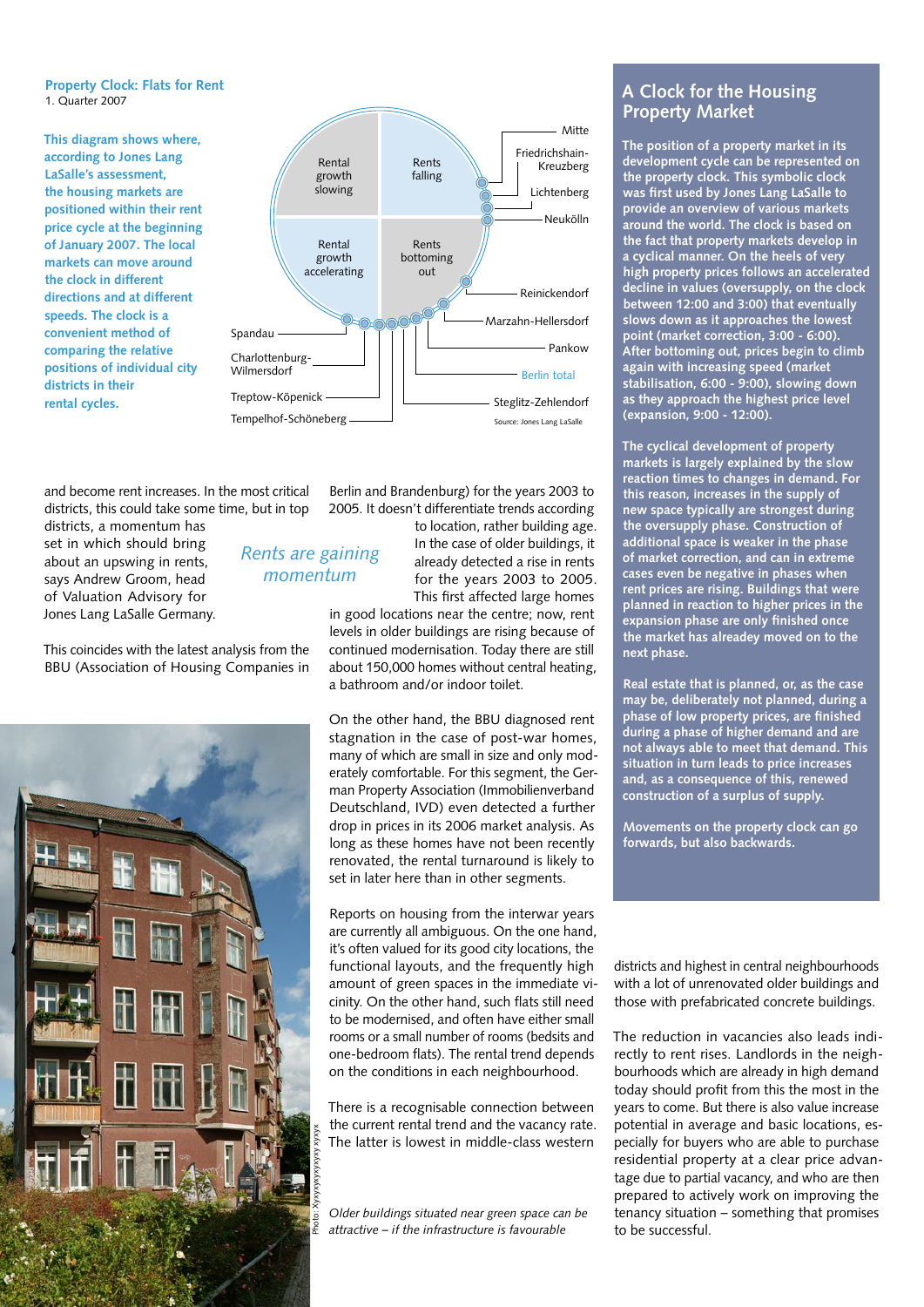## **Purchase Prices: Optimism Among Buyers**

The average purchase prices for housing in different districts of Berlin are poles apart. They are highest in the middle-class districts in the west and southwest, and lowest in neigh-

bourhoods around the city centre with a high share of low-end older buildings and sometimes difficult social structures. Districts on the

outskirts of the city, which often have a very heterogeneous range of housing, are in the middle.

The upswing has already clearly made more progress in the prices of property for sale than in rents. According to Jones Lang LaSalle's Berlin property clock, in eight of the 12 districts, as well as the Berlin average, prices are

already rising again; only in four districts are they still falling. One of the main reasons for the lead held by the property-buyers market is that expectations of future developments are

already having an effect on the prices – and these expectations are generally positive. The rents which can currently

be fetched, on the other hand, are not affected as heavily by future prospects, but more by the current state of the market. "Anyone who wants to purchase housing in mid-range and better locations should do so soon,"said GSW Director Thomas Zinnöcker. "They will probably never again get it at today's prices." That applies to private investors as well as owner-occupiers.

The positive expectations on the Berlin property-owning market can be explained by the following factors:

- a low price level compared with other German cities, and even more so with major European cities
- attractive economic development
- rising demand accompanied by falling supply (see p.1)
- very low rate of ownership (see p. 6).

The extent to which purchase prices are connected to future expectations is also shown by an analysis of returns on rent. These are the lowest in the middle-class city quarters in the west and southwest, as well as in Berlin-Mitte. Here, buyers often accept a relatively low rate of return of below 6 per cent, as they definitely expect to be able to rent space out and anticipate an especially high potential rise in rents.

The individual districts will probably only change their positions on the Jones Lang LaSalle market clock slowly. The four western districts of the city, where prices are currently rising the fastest, should remain the favourite purchase regions in future, too – for users, due to their living quality, and for investors, due to their potential growth in value.

The districts of Mitte, Tempelhof-Schöneberg, Pankow and Treptow-Köpenick, with some attractive neighbourhoods, may catch up. They are to some extent more attractive for owners and landlords than Friedrichshain-Kreuzberg and Lichtenberg, which for that reason could fall back on the clock in terms of price development. Neukölln, with its social issues and problems with its building structure and image, is likely to retain its position at the bottom of the table and at first experience further falls in rents.

## MASTHEAD

GSW Berlin mbH Kochstr. 22 10969 Berlin Germany

Tel. +49 (0) 30/25 34 - 0 Fax +49 (0) 30/25 34 - 15 44 Thomas Rücker, Head of Corporate Development and Communications thomas.ruecker@gsw.de www.gsw.de (also for download of housing market report)

#### **Upwards Trend**

Sales price range 2006 in euros/m2/month

| District                   | 500 | 1.000 | 1.500 | 2.000           | Average sales price Trend 2007 |                          |
|----------------------------|-----|-------|-------|-----------------|--------------------------------|--------------------------|
| Charlottenburg-Wilmersdorf |     |       |       | $1,500 - 2,000$ | 1,750                          | $\overline{\phantom{a}}$ |
| Friedrichshain-Kreuzberg   |     |       |       | $550 - 750$     | 650                            | ⊠                        |
| Lichtenberg                |     |       |       | $700 - 950$     | 825                            | $ \overline{\lambda} $   |
| Marzahn-Hellersdorf        |     |       |       | $900 - 1,300$   | 1,100                          | ⊠                        |
| Mitte                      |     |       |       | $750 - 1,000$   | 875                            | $\overline{\phantom{a}}$ |
| Neukölln                   |     |       |       | $900 - 1,300$   | 1,100                          | N                        |
| Pankow                     |     |       |       | $750 - 950$     | 850                            | $\geq$                   |
| Reinickendorf              |     |       |       | $1,200 - 1,500$ | 1,350                          | ⊠                        |
| Spandau                    |     |       |       | $1,300 - 1,800$ | 1,550                          | ⊠                        |
| Steglitz-Zehlendorf        |     |       |       | $1,500 - 1,900$ | 1,700                          | ⊠                        |
| Tempelhof-Schöneberg       |     |       |       | $1,100 - 1,500$ | 1,300                          | N                        |
| Treptow-Köpenick           |     |       |       | $850 - 1,000$   | 925                            | $\geq$                   |
| Berlin average             |     |       |       | $1,000 - 1,400$ | 1,200                          | $\overline{\phantom{a}}$ |

*Prises are already rising*

Source: GSW, Jones Lang LaSalle

## **Property Clock: Flats for Sale** 1. Quarter 2007

**The diagram shows where, according to Jones Lang LaSalle's assessment, the housing markets are positioned within their purchase price cycle at the beginning of January 2007. The clock allows for comparison of the positions of individual districts in their own cycle. The positions are not necessarily representative for the investment market as they relate exclusively to the average purchase price.** 

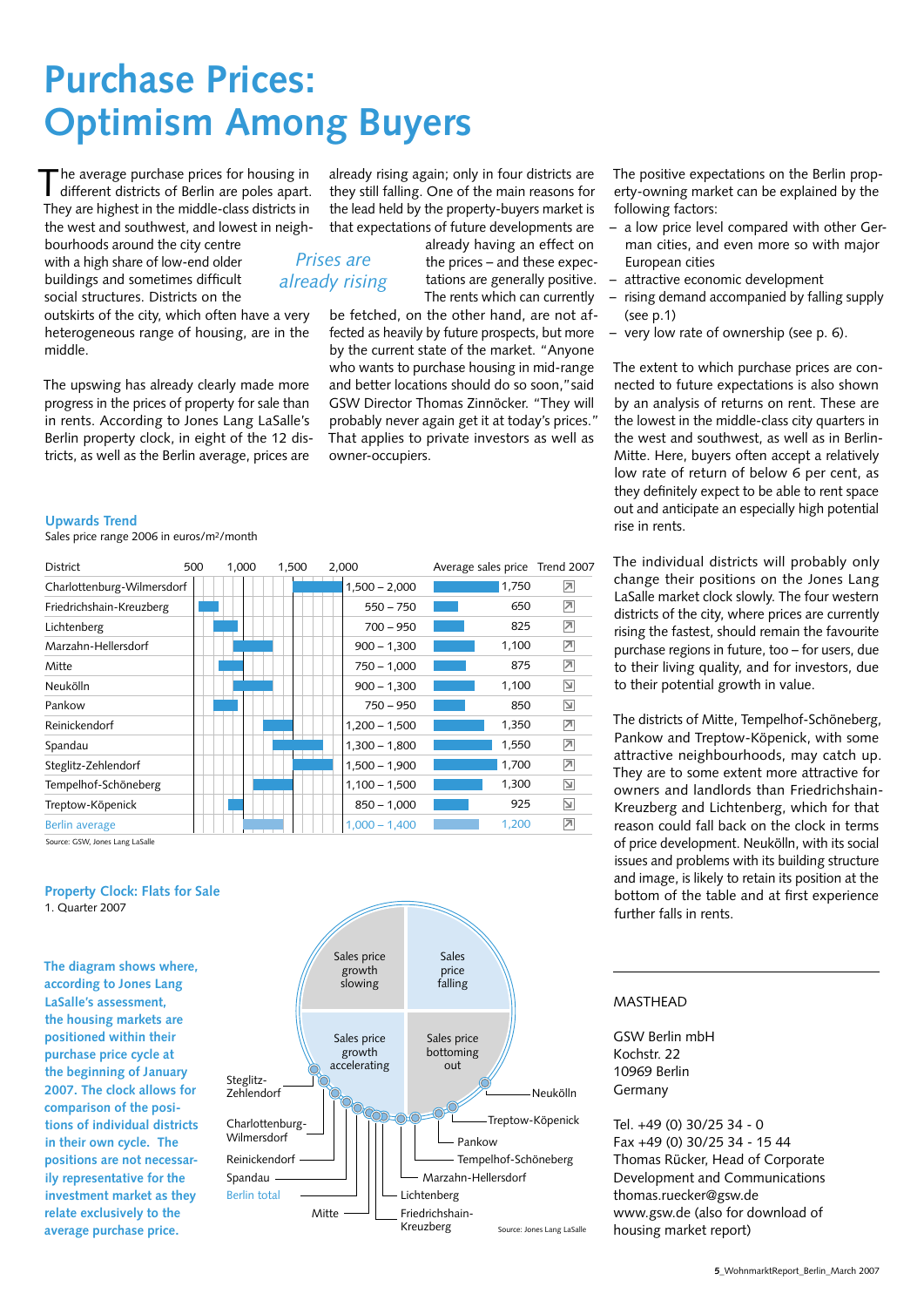## **Forever a City of Tenants?**



*Generous, stylish flats in older buildings are an alternative to a suburban house of one's own*

Berlin doesn't have that many residential property owners – but that is changing due to privatisations.

At only around 13 per cent, Berlin has the lowest rate of owner-occupiers in all of Germany's federal states. For the country as a whole, the rate is 40 per cent; in the cities of former West Germany it is also higher than in Berlin (see table 1).

Berlin's low rate of property ownership has both historical and structural reasons:

– since the mid-19th century, homes in the city have been built close together and in

### **Berlin Lagging Behind**

Freehold quotas in German cities in %



large units. Around 90 per cent of all flats are in multi-storey buildings.

- From 1939 to 1990 hardly any flats for private ownership were built or purchased; in West Berlin the housing market was dominated by subsidised multi-storey buildings (social housing, depreciation models). In the city as a whole, until 1998 building rental housing was favoured over property ownership, due to high tax rebates.
- Since 1990, economic conditions have been problematic. The unemployment rate is far above the national average. The range of potential buyers is small-

*Urban living for middleclass families*

er, for example middleclass entrepreneurs and higher-level employees in private companies.

### – A mentality of dependence was and still is widespread; it is only recently that individual housing, insurance and savings plans have started to become more commonplace.

Developments since the fall of the Wall show that many people are interested in acquiring private property. In 1990, the ownership rate was only around 10 per cent; since then the number of households in their own four walls has risen by about 40,000. At the same time, more than 100,000 households moved out of the city into the surrounding area of Brandenburg. A large proportion of them acquired their own housing in green, inexpensive areas.

But there's also suitable property for private ownership in the city. For middle-class families, an attractive alternative to owning a house is buying a stylish flat in an older building situated in an attractive neighbourhood and thus well serviced with infrastructure, meaning that even high-income households often do not own a car. Other attractive housing is in the form of smaller units from the pre- and post-war period. Such housing is, however, often a high in need of modernisation and conversion.

The sizes of the flats are also often well suited to privatisation – not only in older buildings. As many multi-storey blocks of flats were built to suit the needs of families in the past, today there is a lot of accommodation with higher numbers of rooms. The average living space per inhabitant in Berlin, at about 39 square metres, is above that in the cities of Hamburg, Frankfurt, Stuttgart and Cologne, but slightly below that of Munich and Düsseldorf.

The privatisation of flats that were formerly for rent only began in West Berlin when the city was still divided. In those days, however, the business was dominated by sole proprietors who did not always act in a socially conscious manner. Tenants often felt under pressure and those who bought flats frequently felt cheated afterwards, for example because of unfavourable partition deeds.

But for a long time now, privatisation has been conducted in a more professional and reputable way, in part thanks to protective regulations for tenants in cases of conversion. At companies such as the GSW, housing stocks scheduled for privatisation are carefully selected according to their suitability in terms of structure, space and social aspects. The residents are thoroughly informed about

> alternatives to buying and the company's privatisation code. This systematic approach requires a high level of staffing but

it not only enables privatisation processes to take place considerably faster, it also raises returns.

As a rule, the individual privatisation of housing is not only attractive for the property company selling it, but also for the buyer. People who had previously been tenants get a discount price, gain more security and freedom of choice, and make lasting savings on rent. Other buyers accumulate assets and provide for their retirement.

More and more people are recognising these advantages, which is why privatisation is likely to remain a lively market segment, with the effect that the ownership rate in Berlin will continue to rise. Eventually, even central districts – places where the rate has so far been the lowest due to the lack of houses designed for one family – will catch up with locations further outside the city centre, giving Berlin a more urban property ownership landscape.

#### **Sales on the City's Edge** Proportion of freehold flats in %

| District                   |      |
|----------------------------|------|
| Steglitz-Zehlendorf        | 23.9 |
| Reinickendorf              | 23.4 |
| Treptow-Köpenick           | 18.5 |
| Marzahn-Hellersdorf        | 16.5 |
| Tempelhof-Schöneberg       | 14.6 |
| Neukölln                   | 12.2 |
| Spandau                    | 10.6 |
| Charlottenburg-Wilmersdorf | 10.2 |
| Pankow                     | 9.4  |
| Lichtenberg                | 4.8  |
| Mitte                      | 4.1  |
| Friedrichshain-Kreuzberg   | 3.9  |
| Berlin average             | 12.3 |

Source: GSW, Jones Lang LaSalle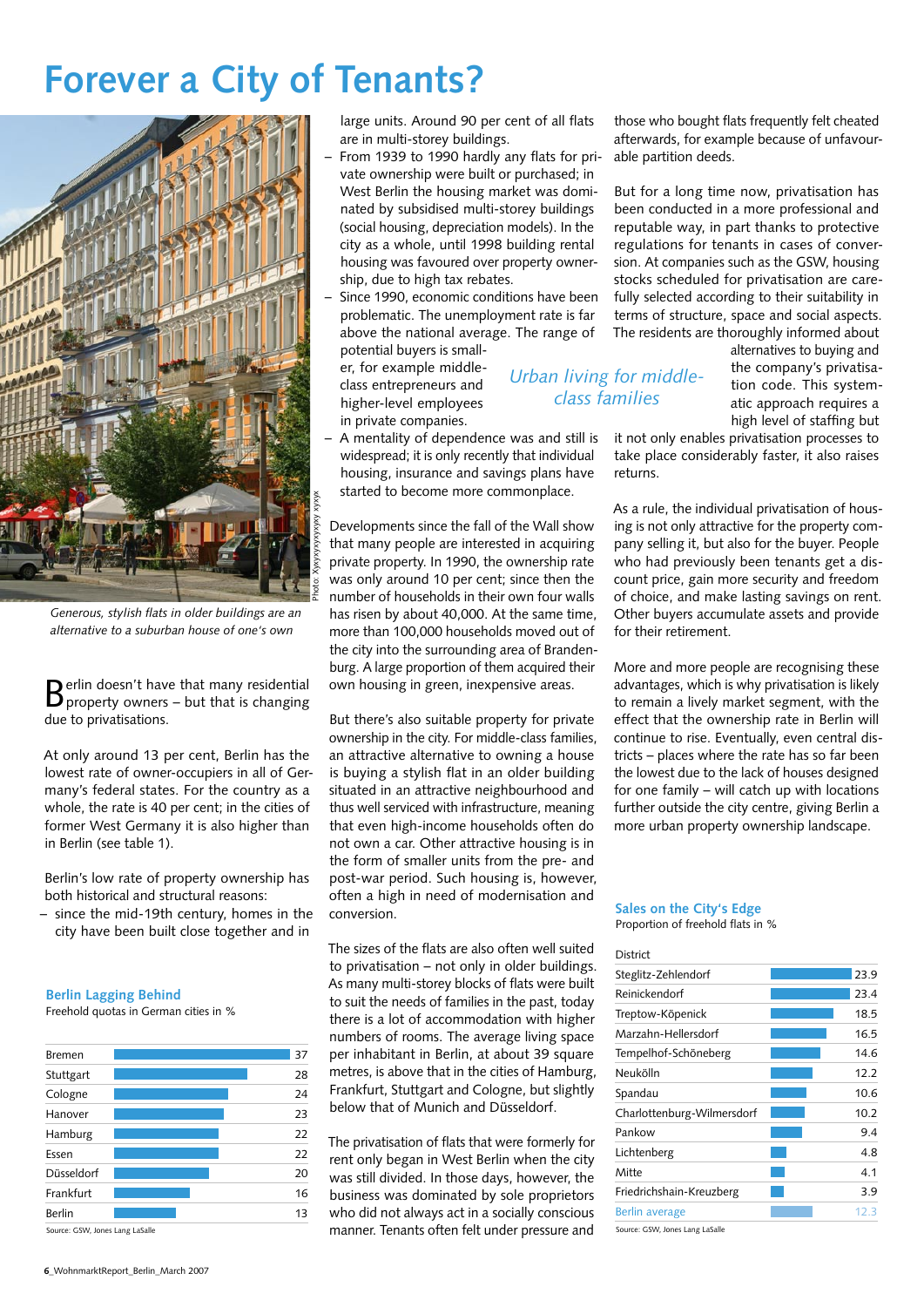

## **Underrated Cinderella**

On one hand, Friedrichshain-Kreuzberg is right at the bottom in Berlin in terms of income, the social structure and the property market. On the other hand, it has great potential for development and high returns.

Opinions are split among investors and homebuyers about Berlin's smallest district in terms of area. Some avoid this neighbourhood, where the average income is the lowest and the unemployment rate the highest. Others make a point of coming here because of its vicinity to the city centre, the lively way of life, the exciting development projects underway, and the low prices for first-time buyers.

Friedrichshain-Kreuzberg has, on average, the youngest, most mobile inhabitants in Berlin. The district itself is also young; it has only existed in this undivided form since 2001, but its two halves share a common history. Most of its buildings and neighbourhoods were built in the period of rapid expansion and industrialisation from 1840 to 1914. Then, the city was bursting out of its old borders and creating mass accommodation for workers, low-level employees and civil servants. Kreuzberg to the south and Friedrichshain to the east of the centre, were characterised by tenement housing and narrow courtyards. Although it's been thinned out a lot, the building and population density is still the highest in Berlin.

During the war, some streets and blocks of houses were completely destroyed, but some large neighbourhoods remained almost unchanged. The Spree, which flows between the two neighbourhoods, became the border here after 1945. At that time, the most striking building project in Friedrichshain was the 2.2-kilometre long Karl-Marx-Allee in the Stalinist "wedding-cake" style. Nearby, large prefabricated concrete buildings sprang up, leading towards Alexanderplatz. Gradually

#### **Small and Lively**

|                                    | Friedrichsh.-<br>Kreuzberg | Berlin<br>total |
|------------------------------------|----------------------------|-----------------|
| Size in km <sup>2</sup>            | 20.16                      | 891.85          |
| Residents <sup>1)</sup>            | 263,000                    | 3,340,000       |
| Population density/km <sup>2</sup> | 13,065                     | 3,745           |
| Average rent                       | 5.85                       | 5.95            |
| Average sales price                | 650                        | 1,200           |
| Average return                     | 10.8%                      | 6.0 $%$         |
| Fluctuation <sup>2</sup>           | 13.4%                      | $9.5 \%$        |
| Average age                        | 37 years                   | 42 years        |
| Share of single households         | 65.2 %                     | 51.0%           |
| Foreigners in Friedrh.             | ca. 9.0 %                  | 12.3%           |
| Foreigners in Kreuzbg.             | ca. 33 %                   | 12.3%           |
|                                    |                            |                 |

*1) Rounded*

*2) Number of households that move yearly*

Source: Statist. Landesamt, Senat für Stadtentwicklung, Jones Lang LaSalle

the historical neighbourhoods in the east of Friedrichshain fell into disrepair; in 1989, some buildings remained unchanged from when they were built.

Kreuzberg, which had previously been central, was now in a peripheral location in West Berlin due to the city's division and the building of the Wall. The north-western area around the Anhalter Bahnhof station, Hallesches Tor and Ritterstraße was especially badly damaged and only rebuilt slowly and irregularly. First, areas were built with blocks of rented flats in a suburban style and plenty of green spaces; later, high-rises appeared, and then post-modern buildings. Among the prominent office buildings in the north of the district are the headquarters of the Axel Springer publishing house and of the GSW.

Of the large, established areas left untouched by the war, the southwest area near Viktoriapark and Chamissoplatz remained relatively respectable. The location and surroundings were very attractive; when they were restored, the quality of the pre-war buildings was preserved. On the other hand, in the eastern part of Kreuzberg, around Kottbusser Tor and the old Görlitzer Bahnhof, whole blocks of streets were torn down; others were left to deteriorate in anticipation of a city motorway which was never built. It was not until 1980 that there